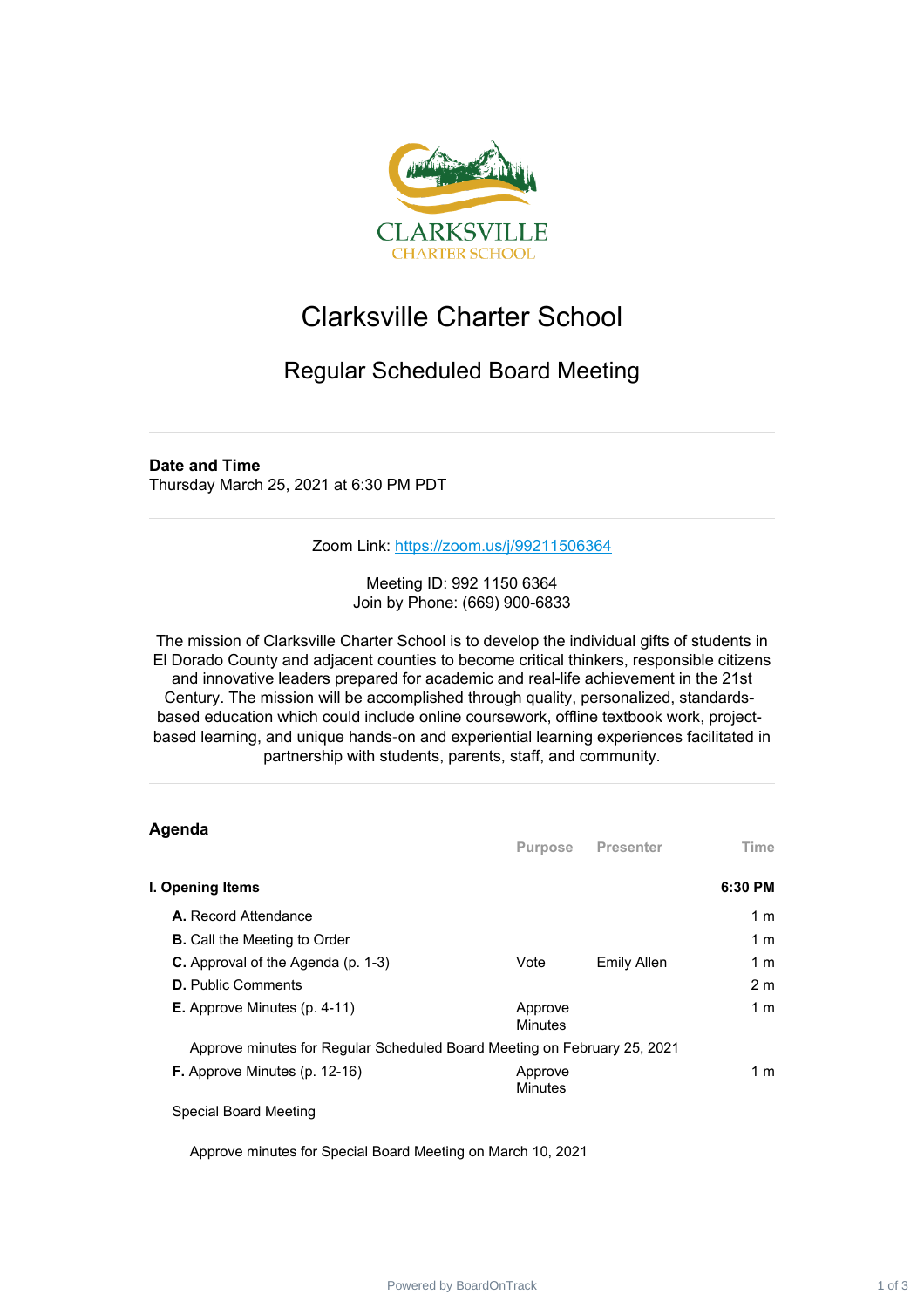| <b>G.</b> Closed Session                                                                                                                                                        | Purpose<br>Vote | <b>Presenter</b><br>Representation<br>from YM&C | Time<br>20 <sub>m</sub> |
|---------------------------------------------------------------------------------------------------------------------------------------------------------------------------------|-----------------|-------------------------------------------------|-------------------------|
| Conference with Legal Counsel - Anticipated Litigation: Significant exposure to litigation<br>pursuant to paragraph (2) or (3) of subdivision (d) of Section 54956.9 (one case) |                 |                                                 |                         |
| H. Announcement of Any Action Take in Closed<br>Session                                                                                                                         |                 | <b>Emily Allen</b>                              | 5 m                     |
| I. Executive Director's Report (p. 17-32)                                                                                                                                       |                 | Jenell<br>Sherman &<br>Claire Walker            | 10 <sub>m</sub>         |
| II. Finance                                                                                                                                                                     |                 |                                                 | 7:12 PM                 |
| A. February Financials (p. 33-55)                                                                                                                                               | Vote            | Darlington<br>Ahaiwe                            | 10 <sub>m</sub>         |
| <b>B.</b> Budget Considerations (p. 56-58)                                                                                                                                      | Vote            | Jenell<br>Sherman                               | 5 m                     |
| C. Budget Meeting - Report Out                                                                                                                                                  | <b>FYI</b>      | <b>Emily Allen</b>                              | 5 m                     |
| <b>D.</b> Growth Projections 2021-2022 (p. 59-60)                                                                                                                               | Vote            | Jenell<br>Sherman                               | 5m                      |
| <b>E.</b> Discussion and Potential Action on the 2019-<br>2020 Audit Report (p. 61)                                                                                             |                 | Jenell<br>Sherman                               | 5 m                     |
| III. Academic Excellence                                                                                                                                                        |                 |                                                 | 7:42 PM                 |
| A. Local Control and Accountability Plan (LCAP) &<br>Timeline (p. 62-74)                                                                                                        | <b>Discuss</b>  | Darcy Belleza                                   | 10 <sub>m</sub>         |
| Darcy Belleza presents 2021-2024 Local Control and Accountability Plan and Timeline.                                                                                            |                 |                                                 |                         |
| <b>IV. Operations</b>                                                                                                                                                           |                 |                                                 | 7:52 PM                 |
|                                                                                                                                                                                 |                 |                                                 |                         |
| A. School Pathways Bids (p. 75-77)                                                                                                                                              | Vote            | Jenell<br>Sherman                               | 5 m                     |
| V. Closing Items                                                                                                                                                                |                 |                                                 | 7:57 PM                 |
| A. Board of Director's Comments & Requests                                                                                                                                      | <b>Discuss</b>  |                                                 | 2 m                     |
| <b>B.</b> Announcement of Next Regular Scheduled<br><b>Board Meeting</b>                                                                                                        | FYI             | <b>Emily Allen</b>                              | 1 m                     |
| April 29, 2021 at 7:00 p.m.                                                                                                                                                     |                 |                                                 |                         |
| C. Adjourn Meeting                                                                                                                                                              | Vote            | <b>Emily Allen</b>                              | 1 <sub>m</sub>          |

Public Comment Rules: Members of the public may address the Board on agenda or non-agenda items through the teleconference platform, Zoom. Zoom does not require the members of the public to have an account or login. Please either utilize the chat option to communicate to the administrative team of your desire to address the Board or simply communicate orally your desire to address the Board when the Board asks for public comments. Speakers may be called in the order requests are received. Comments are limited to 2 minutes each, with no more than 15 minutes per single topic. If a member of the public utilizes a translator to address the Board, those individuals are allotted 4 minutes each. If the Board utilizes simultaneous translation equipment in a manner that allows the Board to hear the translated public testimony simultaneously, those individuals are allotted